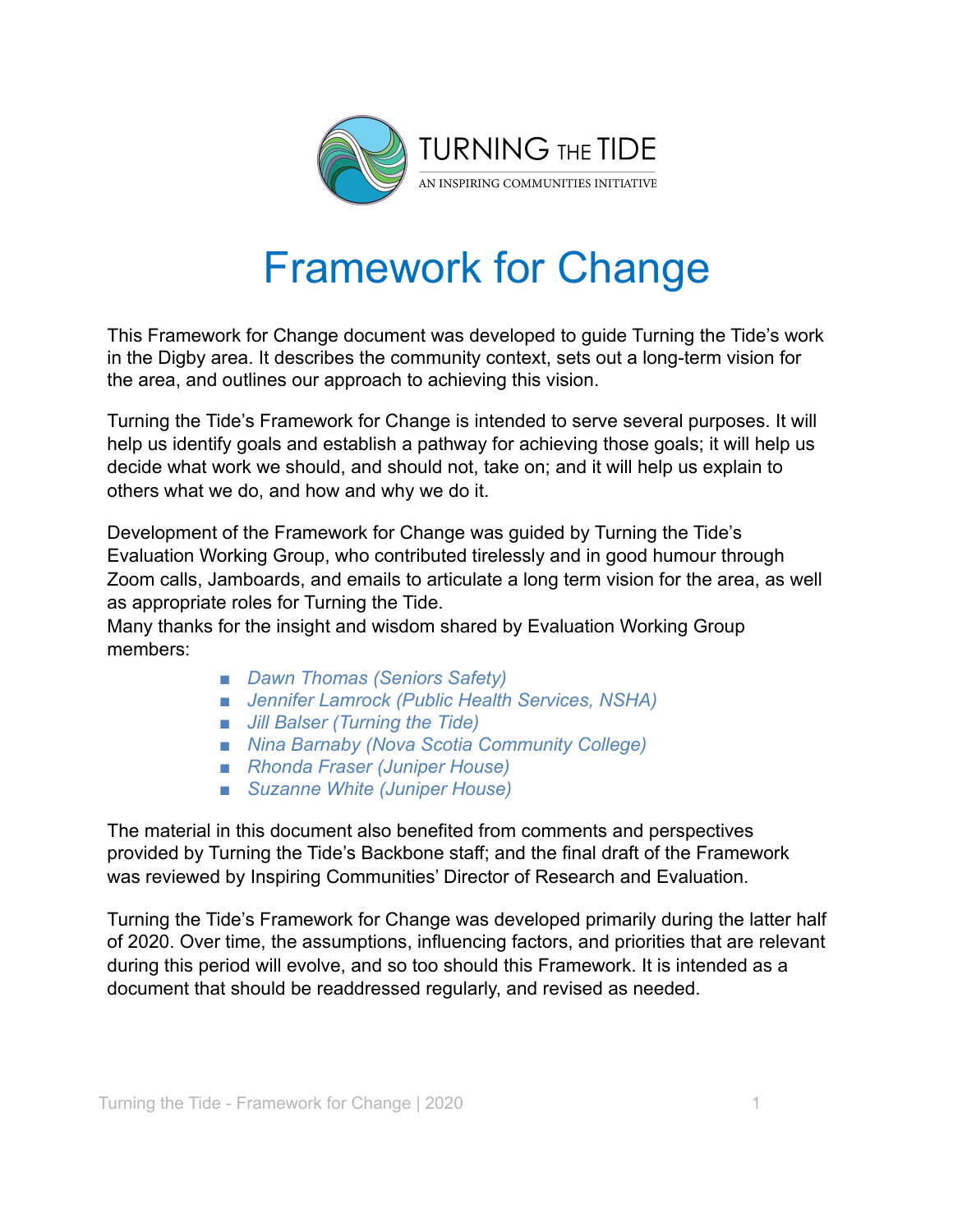## *Where We Are Now*

The Digby Area is a broad geographic region extending from the Town of Digby and coastal communities on St. Mary's Bay, Digby Neck and the Islands, to inland villages such as Weymouth and Bear River. The area actually consists of many small micro-communities, each having its own unique history, culture, identity and strengths. People who live in the area appreciate its natural beauty and strong sense of community and history.

The area is also struggling economically; poverty rates are higher than average, employment tends to be seasonal and part time, and residents are worried about future employment prospects. They are also worried about reductions in community services and amenities, and about the area's ability to attract and retain health care professionals. The area's population is decreasing and aging; youth are leaving to find suitable employment or further education, and residents are concerned about the impact of these trends on community vitality.

These are complex, interrelated, and deep-rooted problems that cannot be resolved by any one group or organization, nor by various groups working in isolation. A sustained, collaborative approach is required, with all community sectors working together to resolve the complex social problems that are keeping the area from reaching its full potential.

However, there are various factors that make it difficult for area residents to work collaboratively on any issues.

The many small communities that make up this area have long histories as separate communities. They have evolved independently, each focusing on its own needs and priorities; and they have very little experience working together. In the past, these small communities often competed for scarce resources; this discourages information sharing, and increases the tendency to act independently.

The area has a history of racial discord and discrimination, which tends to emphasize differences among communities. Also, there is a tendency for some long term residents to resent rather than welcome newcomers.

Whether for these or other reasons, the area has developed a reputation for having a negative, defeatist attitude; residents are characterized as unwilling and unlikely to participate in community activities, lacking in community pride, and pessimistic about the future.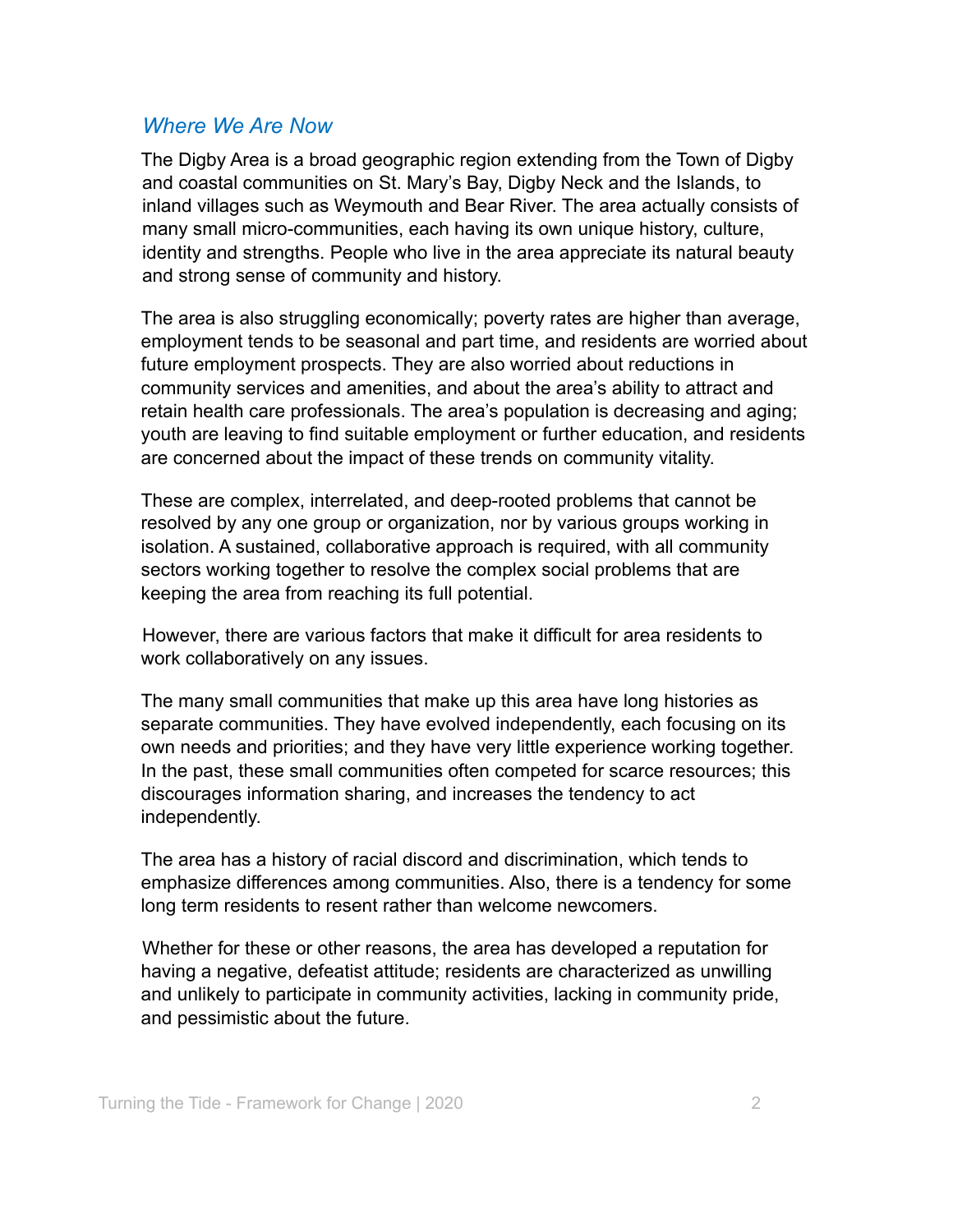# *Developing A Long Term Vision*

These factors impede the ability of residents to plan and undertake the collaborative work needed to address the area's complex social problems. To determine the best way to address this situation, Turning the Tide drew on information from our Community Survey of over 800 area residents, from community consultation sessions hosted in many small communities in the area, and from discussions with community partners and staff. The community partners who serve as Turning the Tide's Evaluation Working Group played a key role in guiding this effort.

With this input and guidance, Turning the Tide proposes a long term vision that focuses on supporting the ability of area residents to work together collaboratively, engaging all community sectors in a coordinated effort to improve life for people who live and work in the Digby area.

Long Term Vision for the area: An engaged, positive, sharing community

#### Engaged and Connected:

People who live and work here feel connected to the area; they are actively involved in community activities, and participate collaboratively in shaping the future of the area; they are aware of community activities and events, and feel their participation in community life and events is welcomed and encouraged.

#### Positive; Celebrating Successes:

People who live and work here feel pride in their community, and feel good about living and working in the Digby area; they view this as a desirable place to live, an area people want to move to; they know about the area's successes, assets and accomplishments, and want to share this awareness with others; they feel confident and positive about the community's future.

#### Sharing Resources:

The area has established a clear pathway to accessing resources to meet the needs of area residents; community organizations and others share information about community resources so people know where to go, and how to access needed resources; community organizations and others collaboratively identify and address both gaps in resources and impediments to accessing needed resources.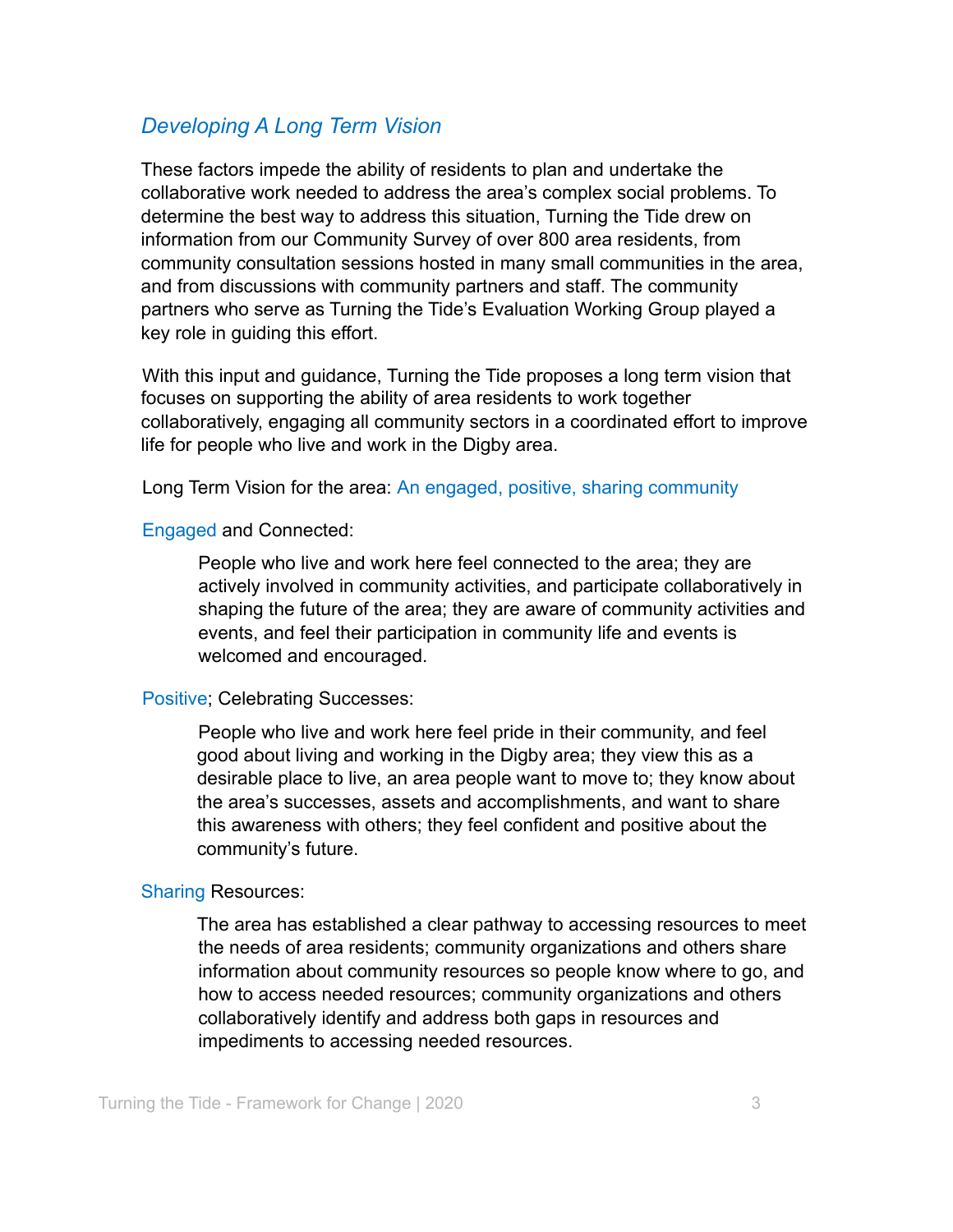# *Achieving the Vision*

Achieving this vision means focusing on activities that encourage and support community engagement, collaborative effort, and information sharing, while acknowledging factors that have in the past made these activities difficult for area residents. To do this, Turning the Tide will work to strengthen connections across communities, support communication to enhance community awareness and information sharing, and support the development of navigation tools and systems to facilitate resource sharing.

### *Strengthening Connections*

A foundation of trusting relationships within and across communities is needed before those communities can engage in productive collaborative work. The development of trusting relationships increases awareness of other perspectives and other means of addressing issues, and reduces inter-community competition.

Communities with a history of acting independently and in competition with one another often have not had the opportunity to develop positive trusting relationships, nor the experience of planning and implementing mutually beneficial activities.

Turning the Tide will work to strengthen community connections by . . .

- providing opportunities for community members to meet and learn more about one another and their communities; identifying and addressing barriers and challenges to connections within and across communities
- providing opportunities for residents and communities to work together on community issues, both within and across communities, providing a better understanding of others' perspectives
- providing opportunities for communities to try new ways of doing things, involving new faces, trying different roles, testing new approaches
- **EXECT** enabling communities to learn from the experience of working together, so that they can recognize and build on positive outcomes and aspects of the experience.

Learning more about situations and perspectives in other communities, having positive experiences working together on common issues, and learning from that experience will encourage development of trusting relationships across communities.

*Supporting Communication*

Knowing about your community and the area – its events, activities, resources,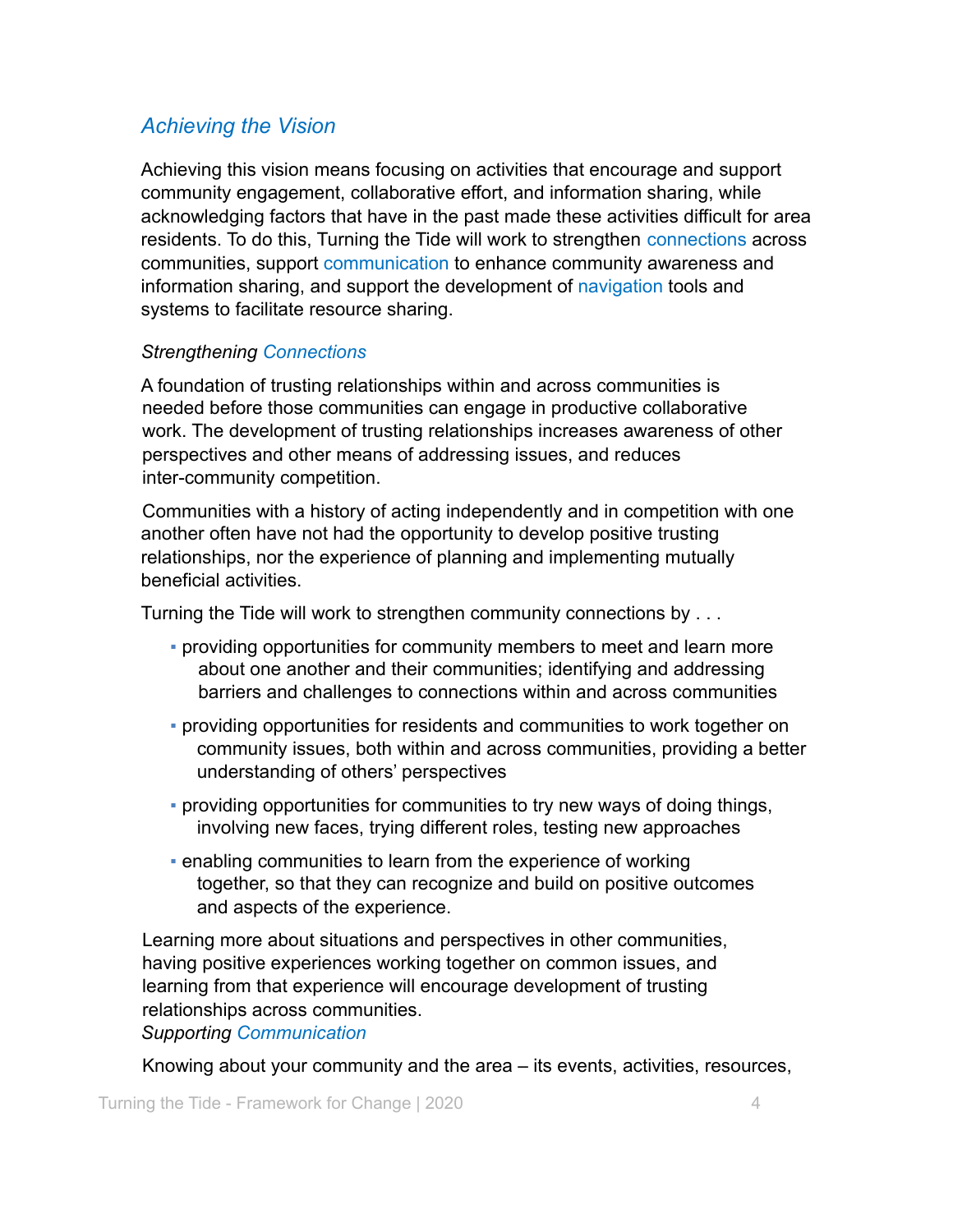assets, accomplishments, successes and plans – encourages community engagement, promotes better understanding across communities, and fosters a positive attitude and sense of empowerment.

The tendency of many area residents to link their information needs to their own smaller communities has been somewhat disrupted by population changes and patterns, and by changes in local, historical means of providing, exchanging and accessing community information.

Turning the Tide will work to enhance community awareness and information sharing by . . .

- helping community members determine their needs for information about community – and cross-community – events and activities; and supporting efforts to identify appropriate and accessible means of addressing those needs
- sharing success stories, within and across communities drawing attention to accomplishments and positive things that are happening/have happened in the area, and encouraging the sharing of information and stories across communities
- **sharing the stories of communities' positive experiences working together** and trying new approaches; supporting efforts of other communities to learn from, adopt, and/or modify those approaches for application in their community or area
- supporting community efforts to increase awareness of community resources, and to identify needs for information about community resources and means of accessing those resources.

Supporting efforts to share information within and across communities, and promote awareness of the area's positive accomplishments helps area residents learn more about one another and about the area.

### *Supporting Navigation*

Knowing that your community has the resources to meet the needs of people who live and work there increases attachment to the community and promotes a positive perspective. There are many resources in and available to the Digby area, but people who want to use those resources may not know about them, or may not know how to access them. For example, someone may need help with lawn care, grocery delivery or transportation; others may need a family doctor, financial assistance, a

job, or housing. There are individuals, businesses, groups, organizations, and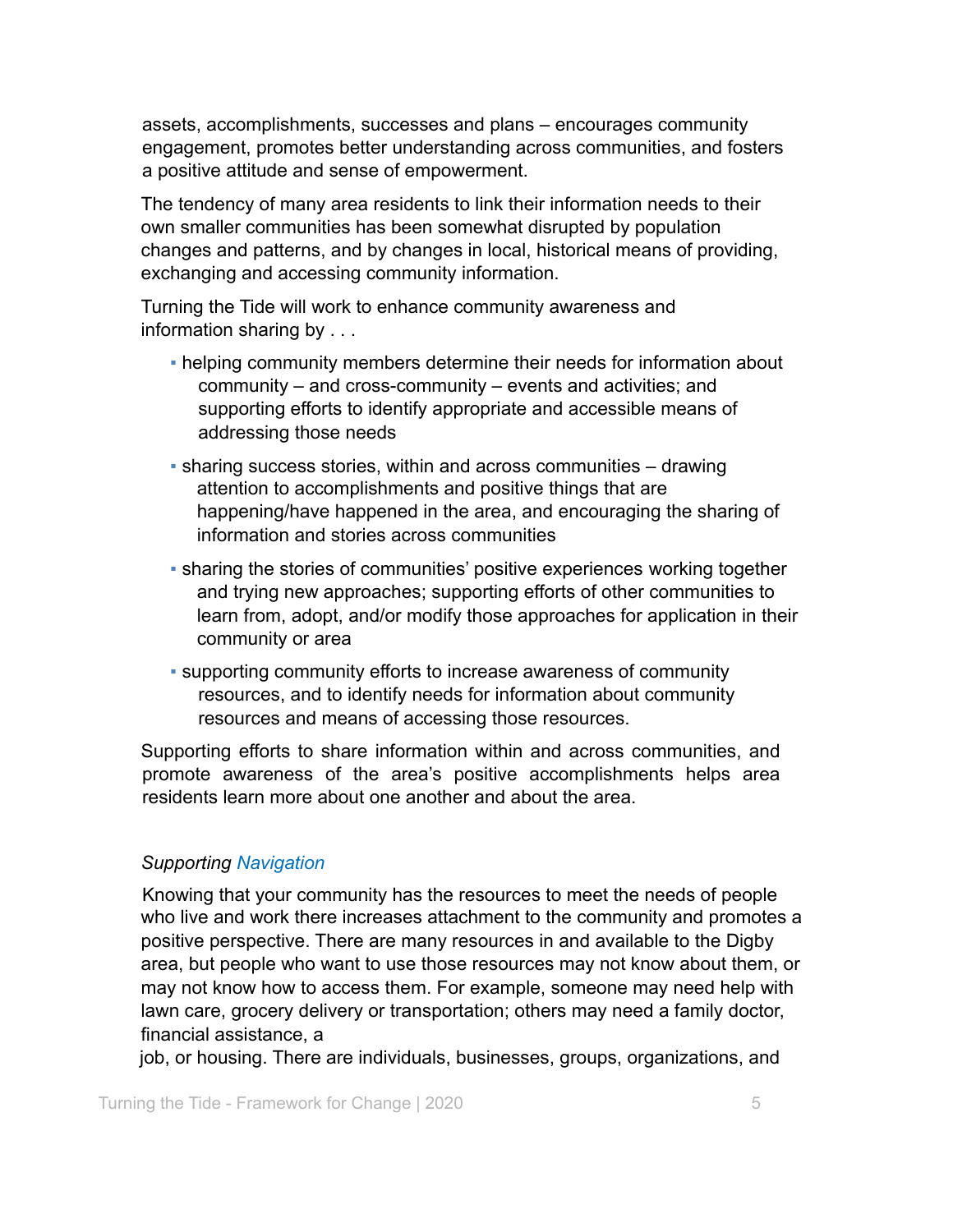government services that can address some or all of these needs.

A history of inter-community competition for scarce resources has deterred some individuals and groups from sharing information about community resources. Additionally, some procedures for accessing resources have changed, leaving residents at a loss as to where to turn to obtain the resources or services they need.

Turning the Tide will support the development of navigation tools and systems to facilitate resource sharing by . . .

- supporting the compilation of information on available community resources, (e.g. provider, access, eligibility etc.)
- supporting and providing opportunities for community organizations to collaborate and to share information on their resources and services, so as to provide a better understanding of the full range of resources available in the area
- working with community residents and organizations to identify gaps in needed resources, identifying means of addressing those gaps, and working with community and government partners to develop and implement measures to close gaps
- working with community residents and organizations to identify individual and systemic factors, including policies and practices, that may restrict access to needed resources; working with community and government partners to develop and implement measures to reduce/eliminate factors that restrict access.

Supporting the sharing of resource information and the development of navigation tools and systems encourages connections across sectors and across communities. It provides an opportunity for community groups and government partners to work together to identify needs, reduce barriers, and develop a community-focused, sustainable means of sharing resources.

# *Watching for Signs of Progress*

As we work to implement these steps, it will be important to watch for signs that tell us we are making progress toward the achievement of our long-term vision. Early signs of change will focus on the factors that make it challenging for community members to work collaboratively on community issues.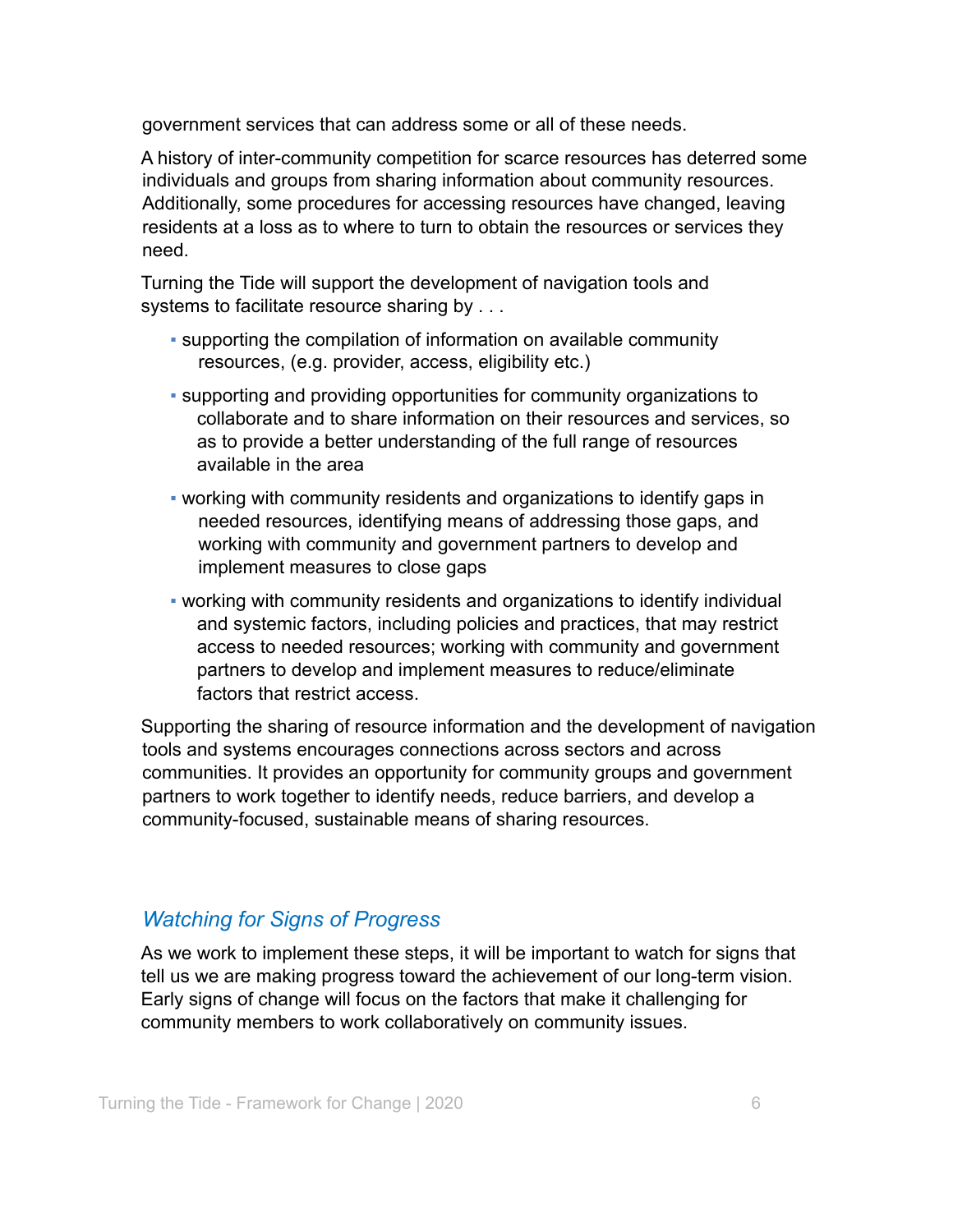As early indicators of progress we will be watching for . . .

- Increased number of community and cross-community events, activities, and projects
- Enhanced community engagement in community-focused events, activities and projects: more -- and different -- people are involved/participate *("not always the same ten people");* more participation in cross-community activities
- Community members are able to discuss, reflect on, and learn from their experience of involvement in cross-community activities and projects; to identify what worked well, what could have been done differently, and to plan for future collaborative efforts
- Community members meet, learn more about other people from across the Digby area; they learn more about other communities and cultures in the area; know more about events and activities in other communities
- Indications of increasing trust among community members engaged in cross-community activities
- Improved means of information sharing about community events and activities, both within and across communities; community members know where to get information about events and activities
- Positive stories about events, successes, and accomplishments in the area are in circulation; process is established to identify, bring to public attention, to distribute, keep in the public spotlight on an ongoing basis
- Community serving organizations, groups, and government partners meet to exchange information on services, resources available in the area, and on eligibility and access requirements; to develop a means of making this information publicly available on an ongoing basis
- Community members, community serving organizations, groups, and government partners identify barriers to accessing current services/ resources, and gaps in needed services and resources,
- Planning for a navigation system for the area; identifying resources and how to access -- so people know where to go when they need information or help, and where to go when they want to give back to the community.